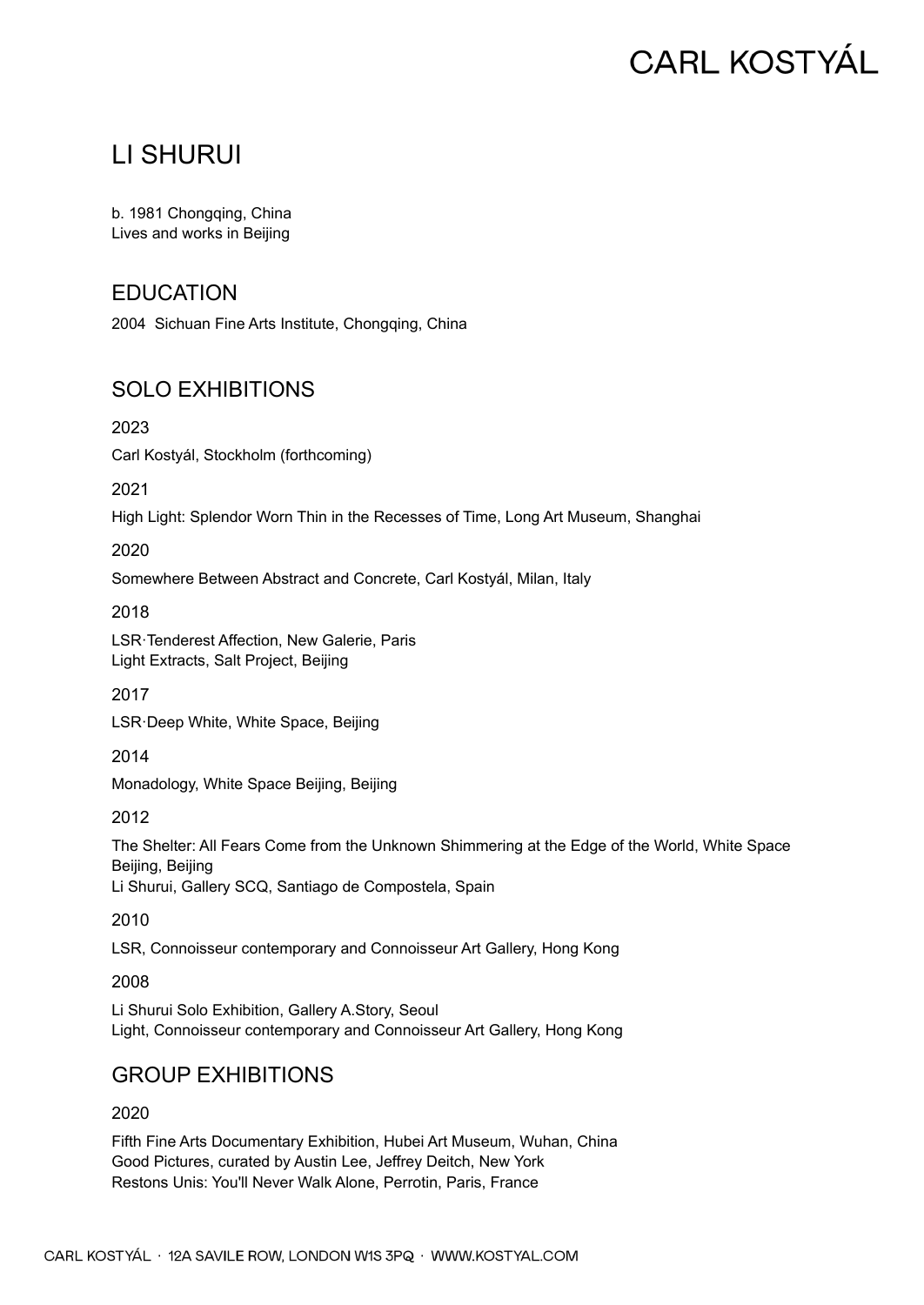Soleil Vert, New Galerie, Paris, France

#### 2019

ZEVS, New Galerie, Paris Only Connect!, Braverman Gallery, Tel Aviv Nine Journeys Through Time, Yuz Museum, Shanghai Spiritual Origin, Long Museum, Shanghai, A White Space Odyssey, White Space Beijing, Beijing Enlightening Times, Duddell's, Hong Kong Who Cares, New Galeries, Paris

#### 2018

on paper 2, White Space Beijing, Beijing, China

A World in a Grain of Sand: Mapping Shapes and Sites for Social Deometries, Atlantis, Sanya, China Nine Journeys Through Time, Palazzo Reale, Milan

NOW: A Dialogue on Female Chinese Contemporary Artists, Centre for Chinese Contemporary Art, Manchester

Spiral Stairs STAIRS, AIKE-DELLARCO, Shanghai

#### 2017

Constellation, Georgian National Museum Dimitri Shevardnadze National Gallery, Tbilisi, Georgia

#### 2016

SHE: International Women Artists Exhibition, Long Museum, Shanghai

Turning Point: Contemporary Art in China Since 2000, Minsheng Art Museum, Shanghai,

Instant Image, Leo Gallery, Shanghai

No Man's Land: Women Artists from the Rubell Family Collection, National Museum of Women in the Arts, Washington D.C.

Point and Line, Jewelvary Art and Boutique, Shanghai

#### 2015

No Longer / Not Yet, MinSheng Art Museum, Shanghai Editing the Spectacle: the Individual and Working Methods Post-Mediatization, Hive Center For Contemporary Art, Beijing 28 Chinese, San Antonio Museum of Art, San Antonio Jing Shen: The Act of Painting in Contemporary China, PAC Padiglione Arte Contemporanea, Milan 28 Chinese, Asian Art Museum, San Francisco Excellent Chinese Painter, Satisfaction Guaranteed Liao Guohe solo exhibition, SIFANG ART MUSEUM, Nanjing, China Illuminated, Gland, Beijing

#### 2014

Winter Group Show, AIKE-DELLARCO, Shanghai The Making of A Museum, Aurora Museum, Shanghai Myth History, Yuz Museum Shanghai, Shanghai About Painting, OCAT XI'an, Shanxi, China

#### 2013

28 Chinese, Rubell Family Collection, Miami WEN JING, AIKE - DELLARCO, Shanghai Memo I, WHITE SPACE BEIJING, Beijing On|Off: China's Young Artists Concept&Practice, Ullens Center for Contemporary Art, Beijing